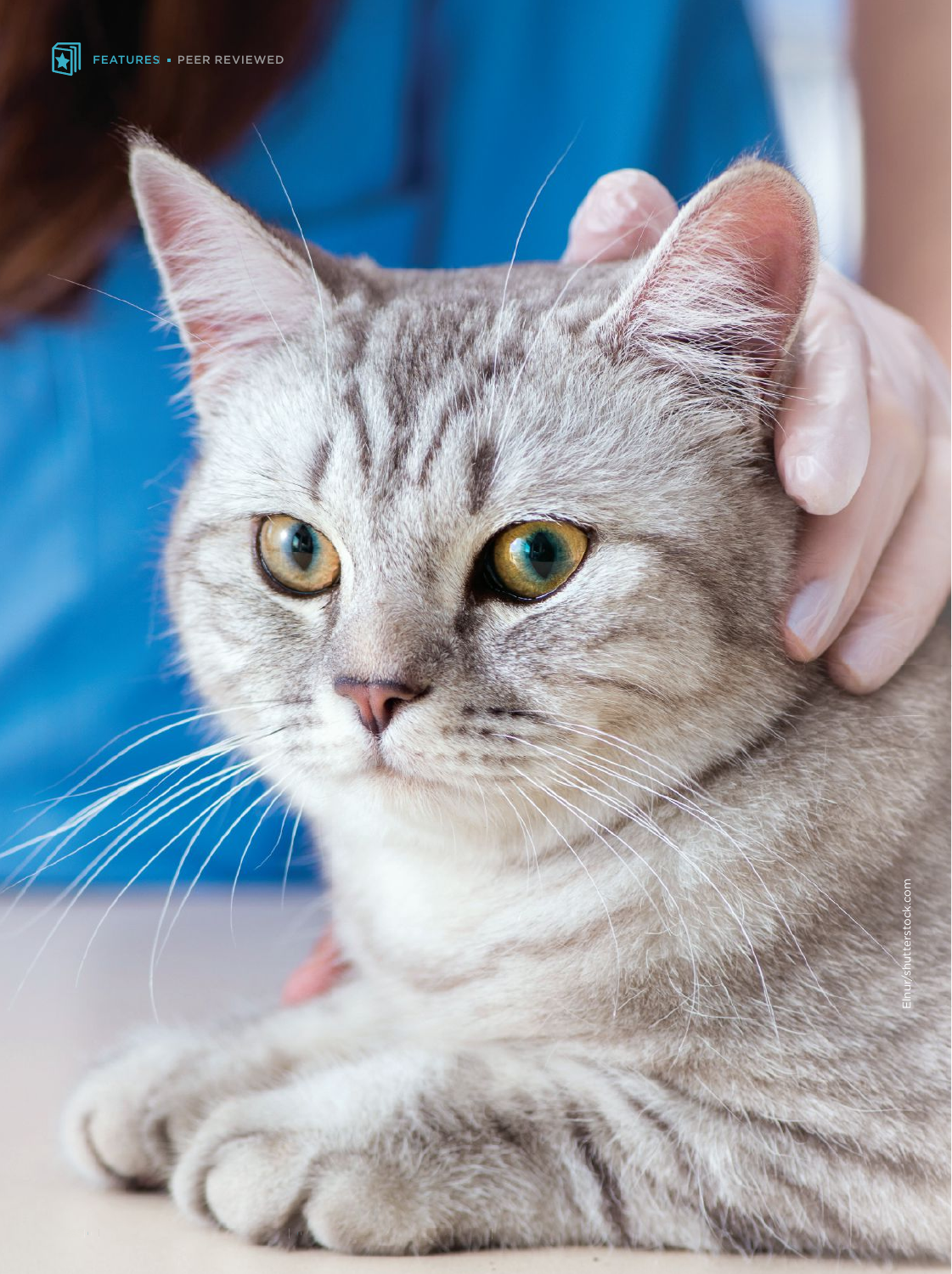

# PAIN MANAGEMENT

# **Update on Clinical Acute Pain Assessment in Cats**

*Bradley T. Simon, DVM, MSc, DACVAA Texas A&M University College of Veterinary Medicine & Biomedical Sciences*

Pain is defined as "a distressing experience associated with actual or potential tissue damage with sensory, emotional, cognitive, and social components."1 Failure to recognize acute pain states and provide adequate analgesia, known as oligoanalgesia, can have a variety of immediate and long-term deleterious effects (**TABLE 1**).2 Perioperative oligoanalgesia can result in peripheral and central sensitization, a condition in which lowering of the patient's sensitivity threshold to noxious and non-noxious stimuli intensifies the patient's painful state, leading to chronic, maladaptive pain.<sup>3</sup> Increased sensitivity to noxious stimuli is called hyperalgesia; when a stimulus (e.g., a gentle touch) that otherwise would be considered nonpainful results in intense pain, it is called allodynia. Both can result from inadequate pain treatment.

The key in treating pain is to first identify if a patient is experiencing it via the use of a pain assessment tool (PAT). This article discusses the state of acute clinical pain assessment in cats, with specific focus on the usage and implementation of PATs during the perioperative period.

|           | <b>INADEQUATE MANAGEMENT OF</b><br><b>ACUTE PAIN</b>                                                                          | <b>INADEQUATE MANAGEMENT OF</b><br><b>CHRONIC PAIN</b>                                                                                            |
|-----------|-------------------------------------------------------------------------------------------------------------------------------|---------------------------------------------------------------------------------------------------------------------------------------------------|
| Increased | Heart rate<br>Respiratory rate<br>Myocardial workload<br>Oxygen consumption<br>Systemic vascular resistance<br>Bronchial tone | Cortisol<br>Glucagon<br>Antidiuretic hormone<br>Aldosterone<br>Angiotensin<br>Growth hormone<br>Catecholamines<br>Renin<br>Inflammatory mediators |
| Decreased | Gastrointestinal motility                                                                                                     | Insulin                                                                                                                                           |

#### **TABLE 1 Physiologic Effects of Inadequate Pain Management in Cats**<sup>2</sup>

#### **PROBLEM AREAS**

Effective pain assessment tools allow practitioners to identify the presence of pain in companion animals that may be disguising their discomfort.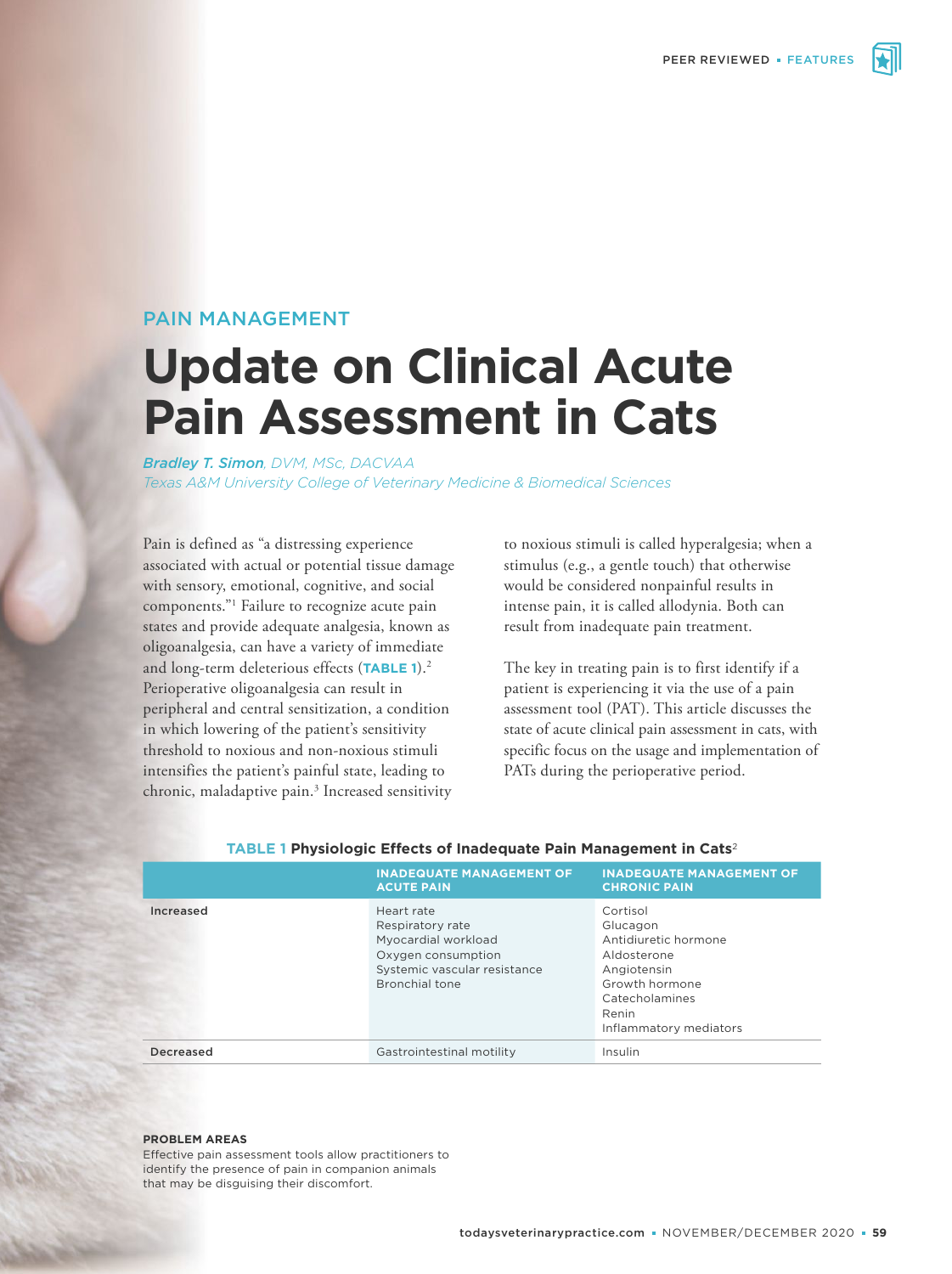#### **BOX 1 Clinical and Physiologic Signs of Acute Pain in Cats**<sup>5-8</sup>

#### **Autonomic system changes**

- **Arterial hypertension**
- **Tachypnea**
- **Tachycardia**
- **Mydriasis**

#### **Postural changes**

- Hunched, rigid posture
- **Lowered head position**
- (below shoulder line or tilted down)

#### **Facial changes**

- Orbital tightening (narrowing of the orbital area)
- **Muzzle tension** (flattening and stretching of the muzzle)
- **Tightly closed or squinted eyes**
- Altered ear position (tips of ears pulled apart and rotated outwards)

#### **Behavioral changes**

- Growling and vocalizations
- Reduced activity and/or interactions with people
- **Hiding**
- **Decreased grooming**
- Decreased appetite
- Intention to wound or self-mutilate

#### **Adverse reaction to palpation**

- Growling and vocalization **Tries to bite observer performing** the palpation
- Hides or flees to avoid palpation

# CHALLENGES IN FELINE PAIN ASSESSMENT

The saying "cats are not small dogs" holds true when evaluating pain. Signs of pain in cats are often subtle and more difficult to identify than those in dogs (**BOX 1**).<sup>4</sup> For example, cats have fewer social behavioral displays, often due to their solitary hunting lifestyle, which contributes to their lack of identifiable pain expressions.9 Domestication of cats has also introduced "tolerance" of human proximity, increasing the likelihood for hidden pain-related behaviors (stoic nature) and expressions.10

Feline pain assessment in a veterinary hospital possesses separate challenges. Cats are less likely to visit veterinary hospitals than  $\log s$ ,<sup>11</sup> reducing their ability to acclimate themselves to a hospital setting. Cats also require a means of transport that may not be habitual

in their everyday lifestyle (i.e., carrier), further exacerbating stress and anxiety. These emotions in the hospital may alter physiologic variables, $12$  thereby artificially increasing pain scores when using certain feline pain scales.<sup>13</sup> For example, the white-coat phenomenon of increased blood pressure could influence pain scores reported on the UNESP-Botucatu Multidimensional Composite Pain Scale. It is important for practitioners to always evaluate all components of pain (sensory, emotional, cognitive, and social).

# SELECTING AN ACUTE PAIN ASSESSMENT TOOL

Choosing a pain scale can be overwhelming for any veterinary practitioner. Limited exposure to PATs (due to their lack of incorporation into veterinary school curricula) and to advances in feline pain assessment in the past 5 to 10 years may increase uncertainty.<sup>2</sup> In a U.K. survey, only 8% of practices used a formal pain scoring system, although 80% of veterinary staff members agreed a scale would be a useful clinical tool.<sup>14</sup> Several PATs are available (unidimensional versus multidimensional, validated versus nonvalidated), and each possesses its own intricacies, further complicating implementation.

When choosing a PAT, veterinarians should look for one that possesses the characteristics listed in **BOX 2** and is practical for the individual clinic. To improve clinic compliance for pain assessment, staff should be educated on the PAT before its implementation.

## **BOX 2 Characteristics of an Effective Pain Assessment Tool**

- Differentiates between presence and absence of pain
- **Provides an intervention point for when** to administer an analgesic agent
- **Evaluates the sensory, emotional, and** physiologic aspects of pain
- Categorizes the intensity, frequency, duration, and quality of the painful condition (acute versus chronic, transient and intermittent versus sustained, mild versus severe)
- **Practical: requires minimal training and** equipment
- Has minimal intra- and interuser variability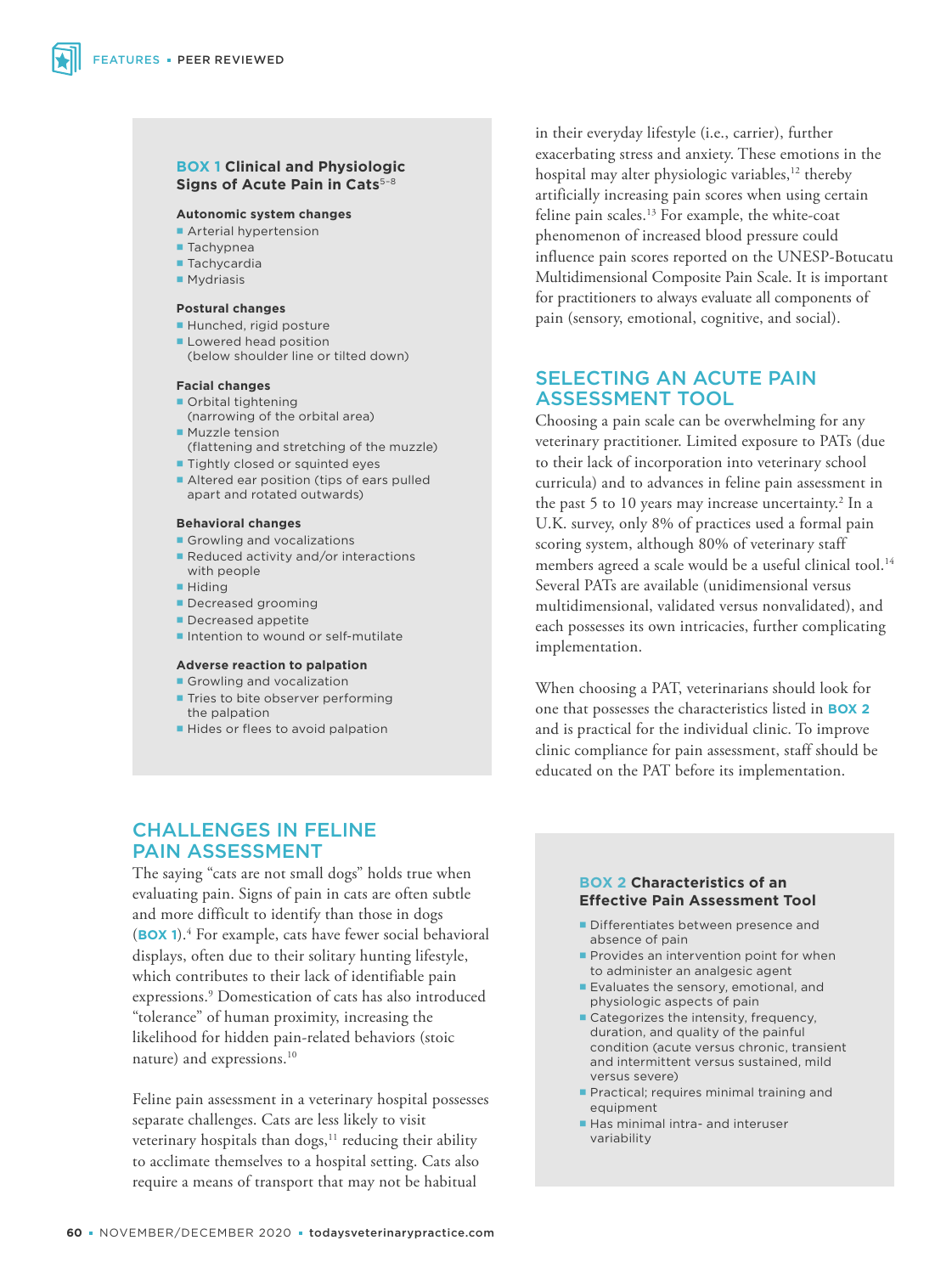Short, didactic training sessions and educational seminars to improve knowledge of pain management and assessment can reduce incidences of oligoanalgesia.15 Seminars can be delivered by in-house veterinarians, obtained from online resources, or attended at regional and national continuing education meetings. **TABLE 2** lists several starting points.

# CURRENTLY AVAILABLE ACUTE PAIN ASSESSMENT TOOLS FOR CATS

# Unidimensional Scales

Several varieties of acute PATs exist for cats.<sup>5,16</sup> The simplest are unidimensional scales. Examples of these include visual analogue scales (VASs), numerical rating scales (NRSs), and simple descriptive scales (**FIGURE 1**). A VAS allows the observer to measure pain along a single 100-mm line ranging from 0 mm (absence of pain) to 100 mm (maximal pain). An NRS is similar to

a VAS, but the scale is divided into numerical units (e.g., 0 to 10, absence of pain to worst pain, respectively). Simple descriptive scales allow the observer to choose a rating that best describes the patient's pain. Descriptions include the degree of pain intensity (e.g., mild, moderate, severe) and a descriptor to help the observer identify what constitutes this degree. On some occasions, the description is converted to a numeric score.

These PATs require the user to record a subjective score for pain intensity and evaluate only the sensory component of pain. They often do not consider psychologic features and the different characteristics of pain (i.e., dull, throbbing, burning, or sharp). Advantages associated with these scales include their practicality, requirements for minimal training, and ease of use (**BOX 3**). However, due to their subjective nature, they can be affected by observers' implicit bias (e.g., age, gender, cultural differences, personal health, clinical experience),<sup>2,18</sup> leading to observer variability in

| <b>RESOURCE (YEAR)</b>                                                                                                                                          | <b>URL</b>                                                                                                                             | <b>DESCRIPTION</b>                                                                                                                                                                                                              |
|-----------------------------------------------------------------------------------------------------------------------------------------------------------------|----------------------------------------------------------------------------------------------------------------------------------------|---------------------------------------------------------------------------------------------------------------------------------------------------------------------------------------------------------------------------------|
| Feline Grimace Scale website<br>(2020)                                                                                                                          | felinegrimacescale.com                                                                                                                 | Provides extensive information on the feline grimace pain<br>scale, online pain assessment practice, and additional<br>information about feline pain and its assessment.                                                        |
| Article: "New feline pain scale<br>interprets pain from cats' facial<br>expression" (2019)                                                                      | aaha.org/<br>publications/newstat/<br>articles/2019-092/<br>new-feline-pain-scale-<br>interprets-pain-from-cats-<br>facial-expressions | News article discussing the Feline Grimace Scale and pain<br>assessment tools used in cats.                                                                                                                                     |
| <b>North American Veterinary</b><br>Anesthesia Society (2018)                                                                                                   | mynavas.org                                                                                                                            | Provides documents, guidelines, and information<br>pertaining to continuing education on pain management<br>and assessment. Information provided via paid<br>membership. In collaboration with ACVAA, ECVAA,<br>AVTAA, and AVA. |
| <b>American Animal Hospital</b><br>Association/American Association<br>of Feline Practitioners Pain<br><b>Management Guidelines for Dogs</b><br>and Cats (2015) | aaha.org/aaha-guidelines/<br>pain-management-config/<br>pain-management-intro                                                          | Available free online for veterinary practitioners. Provides<br>an extensive resource for feline pain management and<br>assessment.                                                                                             |
| <b>Word Small Animal Veterinary</b><br>Association and Global Pain Council<br>Guidelines for the Recognition,<br>Assessment, and Treatment of Pain<br>(2014)    | wsava.org/global-<br>guidelines/global-pain-<br>council-guidelines                                                                     | Available free online in 7 languages. Provides an extensive<br>resource for feline pain management and assessment.                                                                                                              |
| American College of Veterinary<br>Anesthesia and Analgesia's position<br>paper on the treatment of pain in<br>animals (2006)                                    | acvaa.org/wp-content/<br>uploads/2019/05/<br>treatment-of-pain-in-<br>animals.pdf                                                      | Available free online. Provides information about behaviors<br>associated with pain, but limited information on pain<br>assessment tools.                                                                                       |
| List of ACVAA-Endorsed Certificate<br>Programs                                                                                                                  | acvaa.org/continuing-<br>education/certification-<br>endorsement-program                                                               | Provides global resources for continuing education courses<br>on pain education.                                                                                                                                                |

#### **TABLE 2 Online Pain Management Educational Resources for Veterinarians**

ACVAA=American College of Veterinary Anesthesia and Analgesia; AVA=Association of Veterinary Anesthetists; AVTAA=Academy of Veterinary Technicians<br>in Anesthesia and Analgesia; ECVAA=European College of Veterinary Anesthesi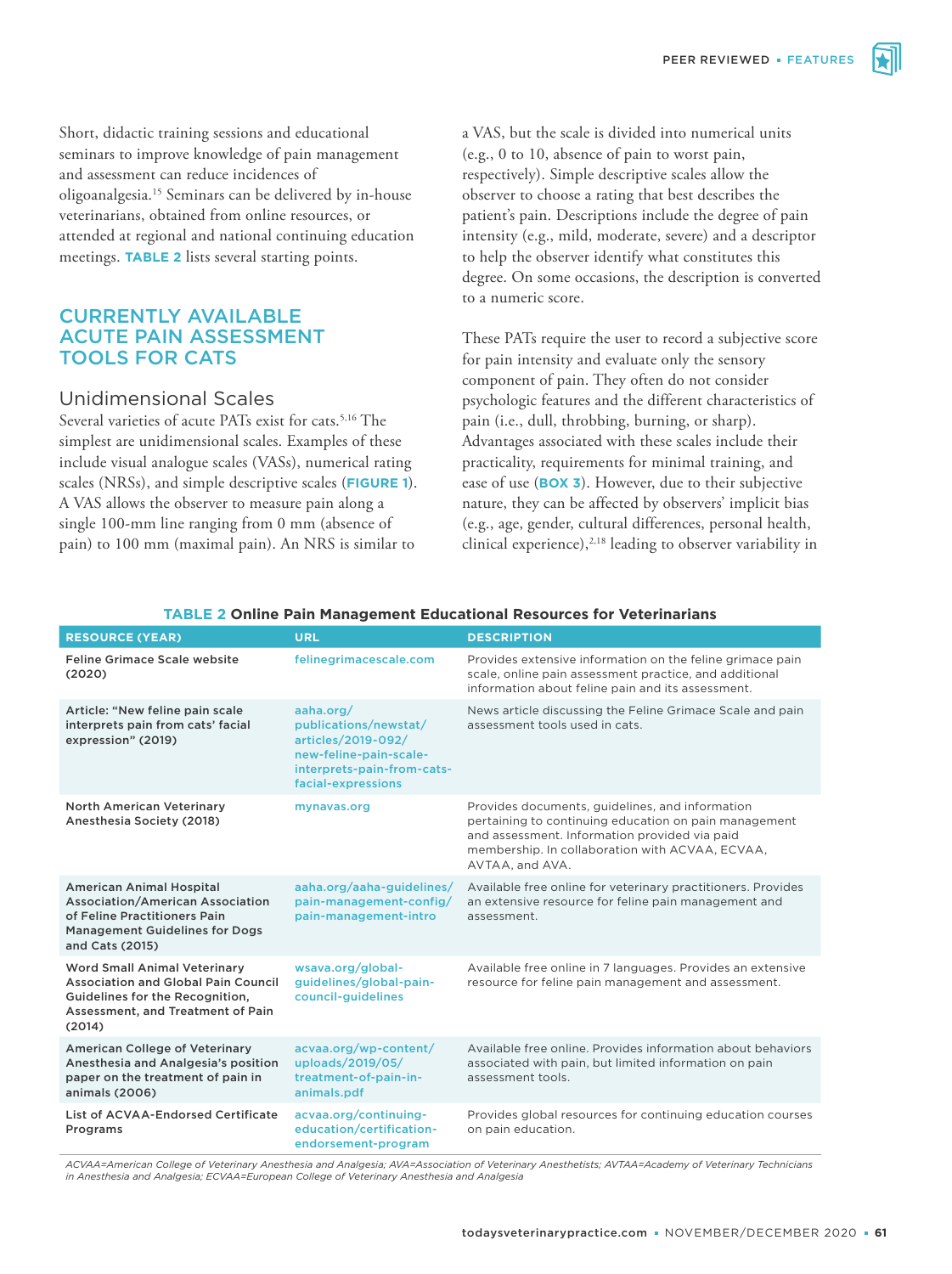scoring.17 These PATs also do not require the veterinarian to interact with the patient, but rather to observe from a distance. These scales do not describe an intervention level (i.e., value at which analgesia should be administered), which is left to the user to determine. For these reasons, unidimensional scales lack validation for assessing acute pain in cats and should be used with prudence.

A refinement of the VAS was designed to include a dynamic and interactive visual analog scale. This alteration allows it to act more like a multidimensional scale. Using this model, the patient would receive 3 scores based on (1) observing for signs of pain from a distance, (2) as approached and with interaction, and (3) following palpation of the area of insult.6

# Multidimensional Scales

Multidimensional acute pain scales consider the complex, multifaceted experience associated with pain and, compared with unidimensional systems, can provide a more accurate assessment of the presence or absence of pain and its intensity. These PATs evaluate several patient behaviors from a distance and how the patient interacts with the observer and responds to palpation of nonpainful and painful regions. They may or may not include physiologic parameters (e.g., blood pressure). These PATs offer enhanced reliability when used by observers of varying experiences;<sup>19</sup> however, interobserver differences in scoring are still possible.<sup>18</sup>

To date, 2 validated multidimensional PATs exist to assess acute pain in cats: the Glasgow Composite Measure Pain Scale-Feline (Glasgow CMPS-Feline) and the UNESP-Botucatu Multidimensional Composite Pain Scale (UNESP-Botucatu MCPS). Despite their validation, the use of these tests is limited in cats that are aggressive and fearful, in states of dysphoria, and those receiving ketamine-based anesthetic protocols.7,20,21 Other acute PATs for cats have gained popularity, but these currently lack validation and therefore proof of negligible variability in observer scoring (**TABLE 3**).

## **Glasgow CMPS-Feline**

The Glasgow CMPS-Feline is a structured, easy-to-use questionnaire. Observers assess spontaneous and induced behaviors during clinical observations and interactions with the animal, respectively. It has been refined from the original version to improve performance sensitivity and now includes a 3-point face scale evaluating ear and muzzle positions.<sup>23</sup> It also



**FIGURE 1.** General examples of unidimensional acute pain assessment scales used in cats. **(A)** Simple descriptive scale, **(B)** visual analog scale, **(C)** numerical rating scale.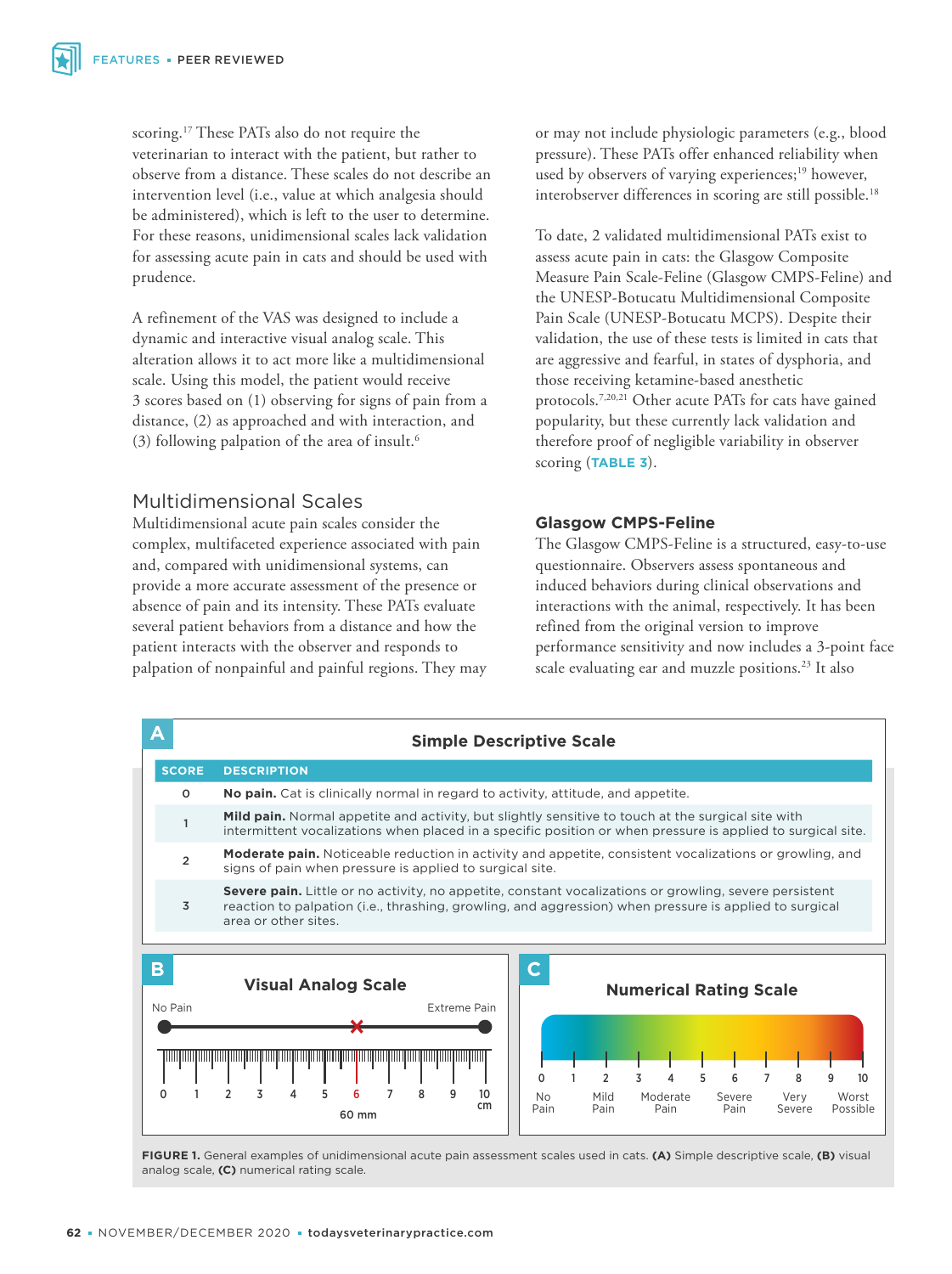provides a validated cutoff value (score ≥5 out of 20) indicating when analgesic intervention is required. The latest version validated its utility in patients with pain from a variety of sources (postsurgical, trauma, and medical cases) assessed by observers with varying experiences.<sup>23</sup>

### **UNESP-Botucatu MCPS**

The UNESP-Botucatu MCPS evaluates 3 dimensions of pain: (1) pain expression (response to palpation of the surgical area, abdomen, and flank; vocalizations; and miscellaneous behaviors), (2) physiologic variables (blood pressure and appetite), and (3) psychomotor change (posture, comfort, activity, and attitude).<sup>13</sup> This PAT requires more training for the observer and time to perform the evaluation compared with the Glasgow CMPS-Feline, which may pose difficulty in highvolume veterinary hospitals with limited staff.

To facilitate staff training and reduce variability among observers, the creators of this PAT designed a website that provides video examples of varying levels of pain intensity for each dimension (**TABLE 3**). An intervention level is reported (score ≥8 out of 30), along with classification of overall scores as absence of pain (0), mild pain (1 to 8), moderate pain (9 to 21), and severe pain (22 to 30). Although it includes blood pressure measurement, this measure can be omitted without compromising global pain assessment and altering intervention level.<sup>13</sup> This suggestion is based on the poor internal consistency of blood pressure measurement in cats, the low contribution of this parameter to total variance in score, and the lack of feasibility in awake cats.<sup>13</sup>

### **Nonvalidated Scales**

Several nonvalidated multidimensional acute pain scales are available for use in cats. These scales evaluate dimensions of the pain response similar to those in the validated PATs, but they have reduced reported reliability24 and lack similar scrutiny. The Colorado State University Feline Acute Pain Scale (CSU-FAPS) is simple to use with moderate to good interobserver reliability when used by veterinarians with advanced training in anesthesia (TABLE 3).<sup>24</sup> It uses a descriptionbased scaling system evaluating psychologic and behavioral expressions of pain, responses to palpation, and body tension, with accompanying pictures to help assess visual degrees of pain intensity. Other acute PATs used in cats include the University of Melbourne Pain Scale and 4A-Vet Pain Scale; however, they do not provide additional advantages over the validated alternatives<sup>22,25</sup>

# Feline Grimace Scale

Grimace scales use simple, rapid methods to evaluate a set number of facial characteristics specifically associated with pain. Recently, the feline grimace scale (FGS) proved reliable and valid for use in assessing acute pain in cats.8 The FGS assesses 5 action units (AUs): ear position, orbital tightening, muzzle tension, whisker position, and head position. A score of 0 (absent), 1 (moderate or uncertain), 2 (obvious), or "not possible to score" is appointed to each of the 5 AUs. The scores from all AUs are combined, excluding any marked as "not possible to score," then divided by the maximum possible score (10) to determine a single total pain score.<sup>8</sup> Intervention to administer analgesia is recommended when the total score is >0.39 out of 1.0.

## **BOX 3 Advantages and Disadvantages of Unidimensional Acute Pain Scales**6,16,17

### **Advantages**

- **Practical**
- Quick and easy to complete
- Simple to use and incorporate into daily practice routines
- **Require little training**
- Can be customized to meet clinic needs
- **Allow rapid institution of a preventive** analgesic plan
- **Potentially easy for owners to use at home**

#### **Disadvantages**

- **Significant variability (up to 36%) in results when** used by nonexpert observers
- Observer bias can affect score
- Only evaluate one dimension of pain (sensory)
- **Intervention level for analgesic administration is** not previously determined
- **Lack validation**
- Often not standardized
- **Limited number of available response options**
- Lack sensitivity when detecting slight changes in pain intensity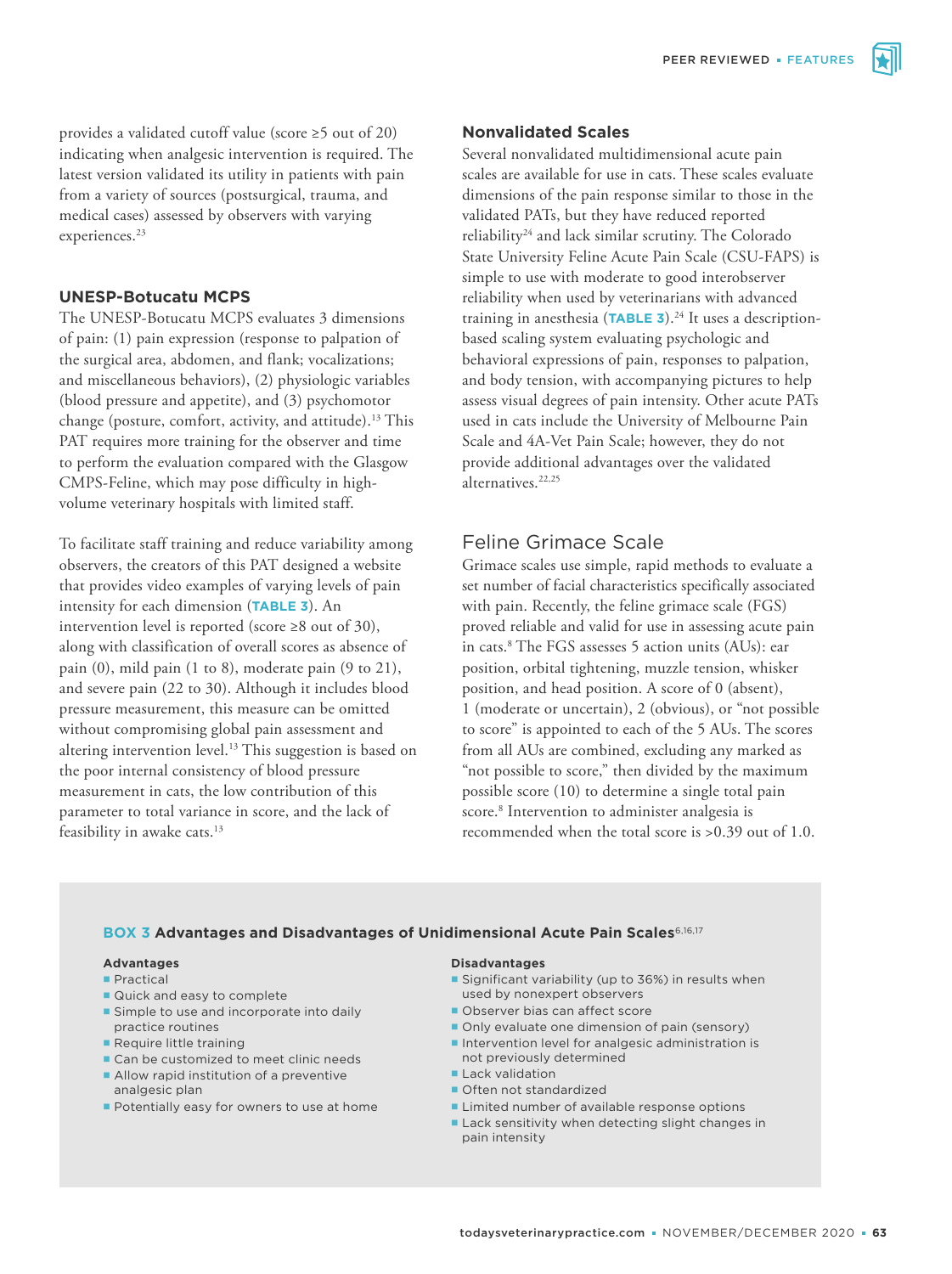$\blacktriangleright$ 

| <b>MULTIDIMENSIONAL</b><br><b>ACUTE PAIN SCALE</b>                              | <b>VALIDATED</b>                 | <b>INTERVENTION</b><br><b>SCORE FOR</b><br><b>ANALGESIC</b><br><b>ADMINISTRATION</b> | <b>LIMITATIONS</b>                                                                                                                                                                                                                                                                                                                                                                                                                                                                                                                                                                                                     | <b>COMMENTS</b>                                                                                                                                                                                                                                                                           | <b>ONLINE ACCESS</b>                                                                                     |  |
|---------------------------------------------------------------------------------|----------------------------------|--------------------------------------------------------------------------------------|------------------------------------------------------------------------------------------------------------------------------------------------------------------------------------------------------------------------------------------------------------------------------------------------------------------------------------------------------------------------------------------------------------------------------------------------------------------------------------------------------------------------------------------------------------------------------------------------------------------------|-------------------------------------------------------------------------------------------------------------------------------------------------------------------------------------------------------------------------------------------------------------------------------------------|----------------------------------------------------------------------------------------------------------|--|
| <b>Glasgow Composite</b><br><b>Measure Pain Scale-</b><br>Feline                | Yes                              | $\geq$ 5 out of 20                                                                   | Earlier version<br>Easy to use and<br>lacked sensitivity<br>practical, Ideal<br>(approximately<br>for fast-paced,<br>25% of cats were<br>busy practices.<br>misclassified).<br>Requires minimal<br>Affected by patient<br>training prior to<br>demeanor.<br>implementation<br>and provides a<br>template for clinical<br>use. Refined scale<br>preferred (Glasgow<br>CMPS-Feline). A<br>canine version is<br>available as well.                                                                                                                                                                                        |                                                                                                                                                                                                                                                                                           | aprvt.com/<br>uploads/5/3/0/5/5305564/<br>cmp feline eng.pdf<br>(free)                                   |  |
| <b>UNESP-Botucatu</b><br><b>Multidimensional</b><br><b>Composite Pain Scale</b> | Yes                              | $\geq 8$ out of 30                                                                   | Excellent online<br>Requires slightly more<br>time to complete than<br>videos to provide<br>other PATs. Includes<br>training and<br>assessment of blood<br>promote consistency<br>pressure and appetite.<br>among observers.<br>Only validated to<br>Can classify pain<br>assess pain after feline<br>intensity. Online<br>ovariohysterectomy.<br>tests can assess<br>Can be influenced<br>users' ability to<br>by ketamine-based<br>use the scales<br>protocols and<br>appropriately. Can<br>be used and is<br>aggressive demeanor.<br>effective without<br>assessing blood<br>pressure. Available<br>in 3 languages. |                                                                                                                                                                                                                                                                                           | animalpain.com.br/en-us<br>(free)                                                                        |  |
| <b>Colorado State</b><br><b>University Feline</b><br><b>Acute Pain Scale</b>    | No                               | None provided                                                                        | Lacks reliability in<br>veterinarians without<br>advanced anesthesia<br>training. Ability to<br>assess severe pain is<br>undetermined.                                                                                                                                                                                                                                                                                                                                                                                                                                                                                 | Easy to use and<br>practical. Ideal<br>for fast-paced,<br>busy practices.<br>Requires minimal<br>training before<br>implementation and<br>provides a template<br>for clinical use.<br>Further refinement<br>may produce<br>validity in the future.<br>A canine version is<br>available.   | csu-cvmbs.colostate.edu/<br>Documents/anesthesia-pain-<br>management-pain-score-<br>feline.pdf<br>(free) |  |
| University of<br><b>Melbourne Pain Scale</b>                                    | $\geq$ 10 out of 27<br><b>No</b> |                                                                                      | May be ineffective<br>in sedated patients.<br>Originally used in<br>dogs; reliability in<br>cats is undetermined.<br>Limited evidence to<br>support its use in cats.                                                                                                                                                                                                                                                                                                                                                                                                                                                   | Incorporates<br>physiologic<br>factors (heart<br>and respiratory<br>rate, temperature)<br>and response<br>to palpation,<br>activity, mental<br>state, posture,<br>and vocalizations.<br>Can be used to<br>differentiate slight,<br>moderate, severe,<br>and unbearable<br>states of pain. | Requires journal access. <sup>22</sup>                                                                   |  |

## **TABLE 3 Commonly Used Multidimensional Acute Pain Scales for Cats**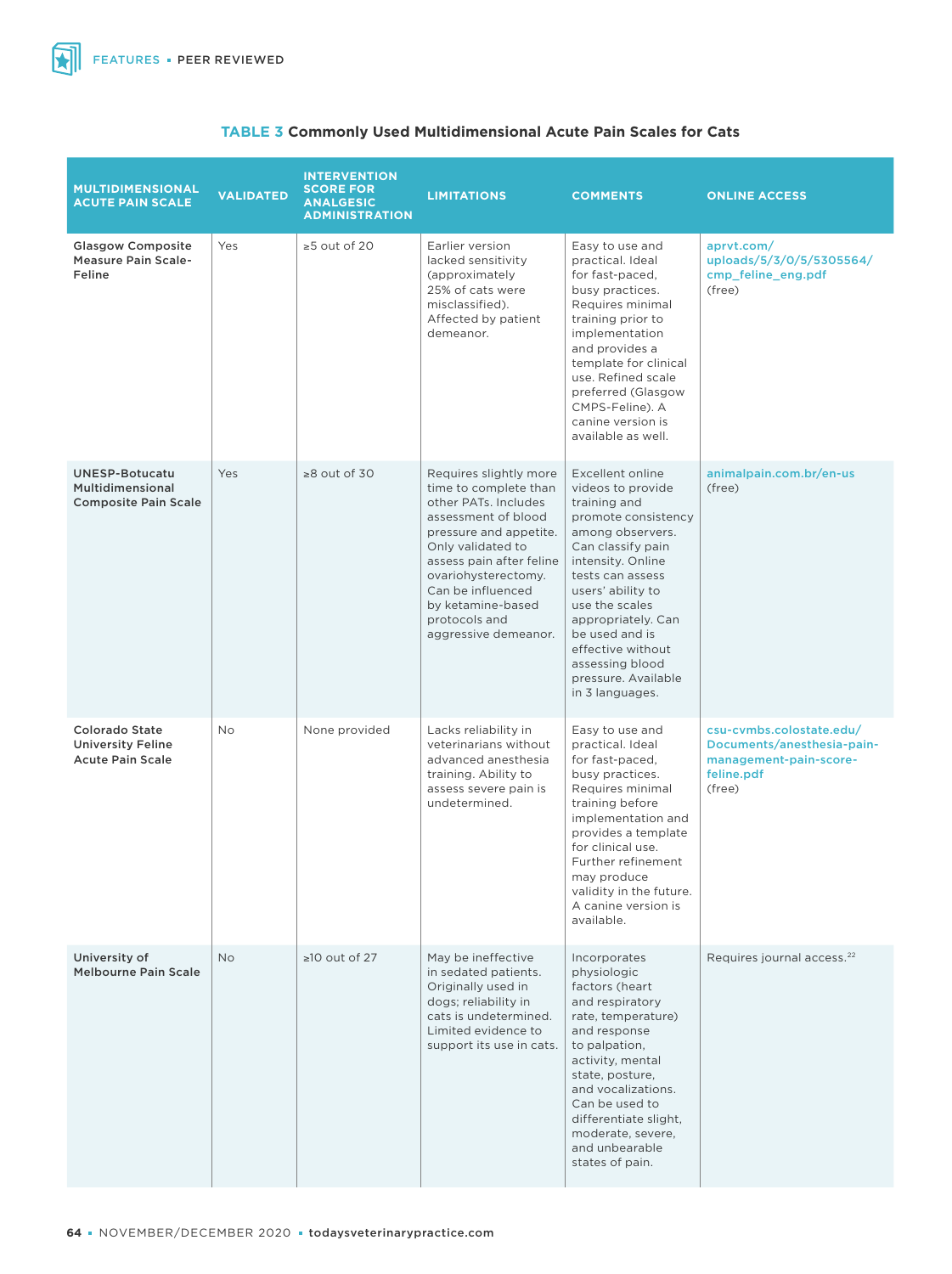The FGS validation article is open-access, and an easy-to-use training manual can be downloaded from a dedicated website (**TABLE 2**) to be printed and laminated for everyday clinical use. An online video that discusses the utility of the FGS in clinical practice is also available to watch on the website.

# IMPLEMENTING A PAIN ASSESSMENT STRATEGY

Frequency of monitoring acute pain is as important as choosing a PAT. Pain assessment should be incorporated along with measurement of other vital signs and physical examination. Pain should be assessed more frequently closest to the time of insult; as the patient's comfort level improves, the frequency can be gradually tapered (**TABLE 4**). If analgesic intervention is immediately required or pain is intensifying, assessment should be more frequent. Frequency of pain assessment is always best determined on a case-by-case basis and depends on the analgesic drug's duration of action.

Limitations in assessing pain may be associated with insufficient daily staffing, lack of after-hours staff, aggressive or fractious patients, or outpatient procedures limiting pain assessment past 8 to 12 hours postsurgery (e.g., neutering procedures). Despite these limitations, pain assessment should never be overlooked, regardless of veterinary practice type.

Simple PATs, such as the unidimensional scales, can be used at home by clients to assess pain in pets that cannot remain in the hospital after painful procedures. To improve the effectiveness of these scales, clients should be educated on their use during discharge. Alternatively, clients can be asked to send a short video of their pet to their veterinarian via text or email to aid in determining the status of pain.

Simple PATs, such as the unidimensional scales, can be used at home by clients to assess pain in pets that cannot remain in the hospital after painful procedures.

# **CONCLUSION**

Inadequately diagnosed and treated acute pain can result in serious, lifelong physiologic and psychologic consequences. Implementation of PATs can improve a veterinary hospital's success in pain management. It is important that veterinarians review a variety of PATs to determine which suits their veterinary practice best. Resources on pain management are available online to educate veterinarians, staff, and clients on how to improve observer reliability and increase staff and owner compliance. TVP

## **References**

- 1. Williams AC, Craig KD. Updating the definition of pain. *Pain* 2016;157(11):2420-2423.
- 2. Simon BT, Scallan EM, Carroll G, Steagall PV. The lack of analgesic use (oligoanalgesia) in small animal practice. *J Small Anim Pract* 2017;58(10):543-554.
- 3. Moore SA. Managing neuropathic pain in dogs. *Front Vet Sci* 2016;3:12.
- 4. Steagall PV. Analgesia: what makes cats different/challenging and what is critical for cats? *Vet Clin North Am Small Anim Pract* 2020;50(4):749-767.
- 5. Merola I, Mills DS. Systematic review of the behavioural assessment of pain in cats. *J Feline Med Surg* 2016;18(2):60-76.
- 6. Hernandez-Avalos I, Mota-Rojas D, Mora-Medina P, et al. Review of different methods used for clinical recognition and assessment of pain in dogs and cats. *Int J Vet Sci Med* 2019;7(1):43-54.
- 7. Steagall PV, Monteiro BP. Acute pain in cats: recent advances in clinical assessment. *J Feline Med Surg* 2019;21(1):25-34.
- 8. Evangelista MC, Watanabe R, Leung VSY, et al. Facial expressions of pain in cats: the development and validation of a Feline Grimace Scale. *Sci Rep* 2019;9(1):19128.

| <b>TIME</b>                | <b>PREOPERATIVE</b> | 0.5H | 1H   | 2H  | 3 H  | 4 H  | 5H  | 6 H  | 8 H  |
|----------------------------|---------------------|------|------|-----|------|------|-----|------|------|
| Pain Score                 |                     |      |      |     |      |      |     |      |      |
| <b>TIME</b><br>(CONTINUED) | 12H                 | 16 H | 24 H | 32H | 40 H | 48 H | 60H | 72 H | 96 H |
| Pain Score                 |                     |      |      |     |      |      |     |      |      |

## **TABLE 4 Sample Postsurgical Pain Assessment Schedule**<sup>a</sup>

alt is important to consider the analgesic drug's duration of action when determining assessment frequency. If the patient receives an unacceptable pain *score (i.e., requiring immediate analgesic intervention), pain assessment should be more frequent (i.e., every 1 to 2 hours) until pain is controlled.*